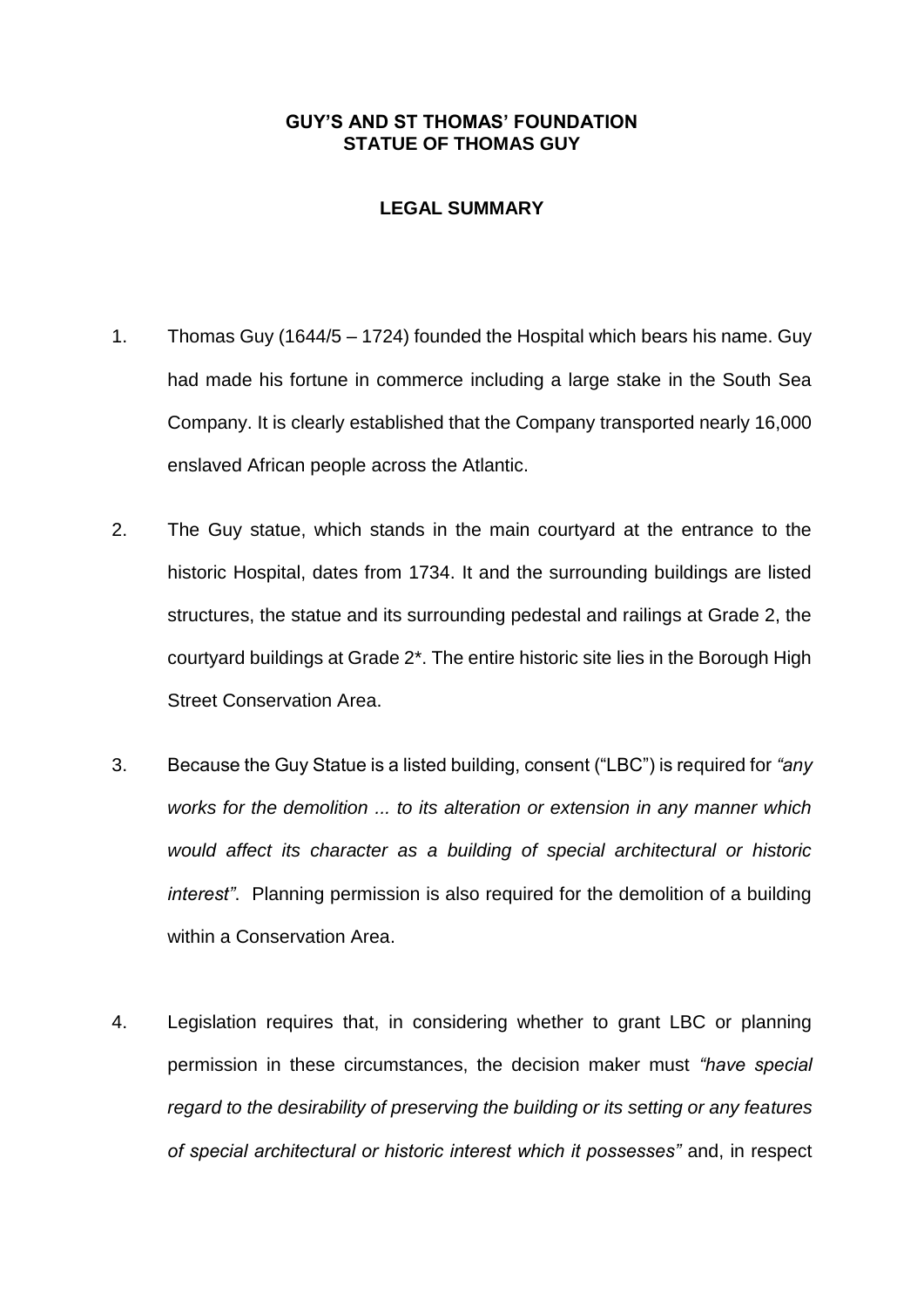of the Conservation Area, to the desirability of preserving its character or appearance. The courts have held that this duty means that the decision taker must attach *"considerable importance and weight"* to the desirability of preserving heritage assets and their settings. National planning policy therefore provides that harm to designated heritage assets *"should require clear and convincing justification"*.

5. Turning specifically to the topic of *"contested heritage"*, the Government has made its general policy position, most recently in the updated version of the National Planning Policy Framework which now states:

> *"In considering any applications to remove or alter a historic statue, plaque, memorial or monument (whether listed or not), local planning authorities should have regard to the importance of their retention in situ and, where appropriate, of explaining their historic and social context rather than removal."*

- 6. NPPF policy is a very important consideration in the consideration of any planning application or appeal.
- 7. The Government has also signalled its intention of using its powers to "call in" applications involving the removal of such statues, which means that the application would be determined by the Minister after a public inquiry or hearing, not by the Local Planning Authority. Clearly, the Minister is likely to give great weight to his policy which is not supportive of removing or otherwise altering the statue. The policy approach is to favour a *"retain and explain"* approach.
- 8. Whilst the Government's current policy in relation to removal / alteration of statues is clearly not supportive, it is reasonable to suppose that there will be a number of decisions coming forward over the next months and years which